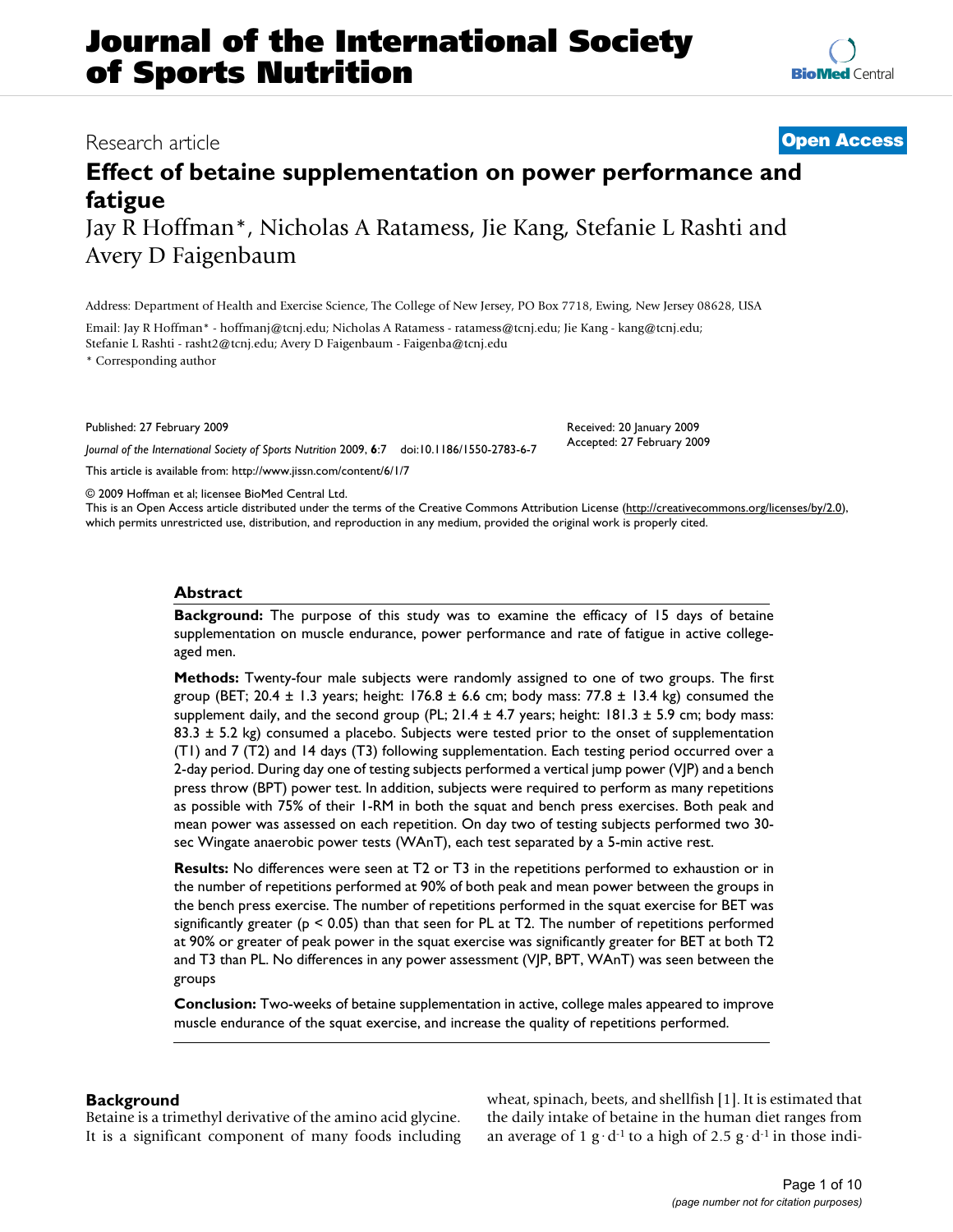viduals that have a diet high in whole wheat and shellfish [2]. In addition, betaine can also be synthesized in the body through the oxidation of choline-containing compounds [2]. Some of the physiological functions attributed to betaine include acting as an osmoprotectant [3]. That is, it protects the cell against dehydration by acting as an osmolyte thereby increasing the water retention of cells. Other studies have indicated that betaine supplementation may lower plasma homocysteine concentrations [4,5] and reduce inflammation [6], providing a potential reduction in cardiovascular disease risk. In addition, betaine also acts as a methyl donor by providing a methyl group to guanidinoacetate via methionine that can synthesize creatine in skeletal muscle [7].

In consideration of these physiological effects it has been hypothesized that supplementation with betaine may have ergogenic properties (enhance sports performance) by supporting cardiovascular function or thermal homeostasis during exercise in the heat [8], and/or by enhancing strength and power performance from an increase in skeletal muscle creatine concentration [2]. Until recently, betaine has been primarily used as a dietary food supplement in animal nutrition. Studies have shown that betaine supplementation can protect fish as they move from waters of varying salinity by acting as an osmolyte [9]. In addition, betaine has been shown to enhance growth and reduce body fat in pigs [10,11], and improve recovery from exercise in untrained horses [12]. In humans, betaine has only recently been examined as a potential ergogenic aid. Armstrong and colleagues [8] examined the effect of acute betaine ingestion following a dehydration protocol and prolonged treadmill running (75 minutes at 65% of VO<sub>2</sub> max) in the heat. Following the treadmill running subjects were required to perform a sprint to exhaustion. The investigators were unable to report any ergogenic benefit in regards to time to exhaustion in the sprint test. In addition, the investigators also reported a greater loss in plasma volume in subjects consuming fluids with betaine than subjects consuming fluids that did not contain betaine. They suggested that perhaps a longer supplementation period would be necessary to realize any ergogenic benefit, and that possibly the use of other modes of exercise may provide a different outcome. Subsequently, Maresh and colleagues [13] examined 14-days of betaine supplementation on strength and power performance in recreationally trained men. They found no significant changes in repetitions performed in the squat or bench press exercise, but they did find significant improvements in bench press throw power, isometric bench press force, vertical jump power and isometric squat force. Considering that this was the only study to have shown significant performance benefits from betaine supplementation in humans, additional research is warranted to confirm these results and to provide further insight to betaine supplementation. Thus, the purpose of this study was to examine the efficacy of 15 days of betaine supplementation on muscle endurance, power performance and rate of fatigue in active collegeaged men.

# **Methods**

#### *Subjects*

Twenty-four male subjects volunteered for this study. Following an explanation of all procedures, risks, and benefits, each subject gave his informed consent to participate in this study. The Institutional Review Board of the College of New Jersey approved the research protocol. Subjects were not permitted to use any additional nutritional supplementation and did not consume anabolic steroids or any other anabolic agents known to increase performance. Screening for steroid use and additional supplementation was accomplished via a health questionnaire filled out during subject recruitment. All subjects were recreationally active for at least the past three months including participation in a resistance training program.

Subjects were matched for size and strength and were randomly assigned to one of two groups. The first group (BET; 20.4  $\pm$  1.3 years; height: 176.8  $\pm$  6.6 cm; body mass: 77.8  $\pm$  13.4 kg; body fat %: 11.6  $\pm$  4.0%) consumed the supplement daily, and the second group (PL;  $21.4 \pm 4.7$ years; height:  $181.3 \pm 5.9$  cm; body mass:  $83.3 \pm 5.2$  kg; body fat %:  $12.0 \pm 3.0$ %) consumed a placebo. The study was conducted in a double-blind format.

# *Study Protocol*

Subjects reported to the Human Performance Laboratory (HPL) on seven separate occasions. On the first visit subjects were tested for maximal strength [one repetitionmaximum (1-RM)] on the squat and bench press exercises. The subsequent six visits occurred within three testing periods (T1 – T3), each separated by 7 days. Each testing period involved two days of assessment. During the first day of each testing period subjects performed a vertical jump power and an upper body (bench press throw) power test. In addition, subjects were required to perform as many repetitions as possible with 75% of their 1-RM in both the squat and bench press exercises. The two power tests were performed prior to the repetitions to exhaustion test. However, the order of the power tests and sets to exhaustion was randomly determined. Subjects returned to the HPL 24 hours later to perform two 30-sec Wingate anaerobic power tests. Each test was separated by a 5-min active rest. Following the Wingate anaerobic power test on T1 subjects began the 15 day supplement period. Subjects returned to the HPL on days 7 and 8 (T2) and days 14 and 15 (T3) to repeat the same performance tests. All tests were performed at the same time of day. Subjects also completed a Profile of Mood States and a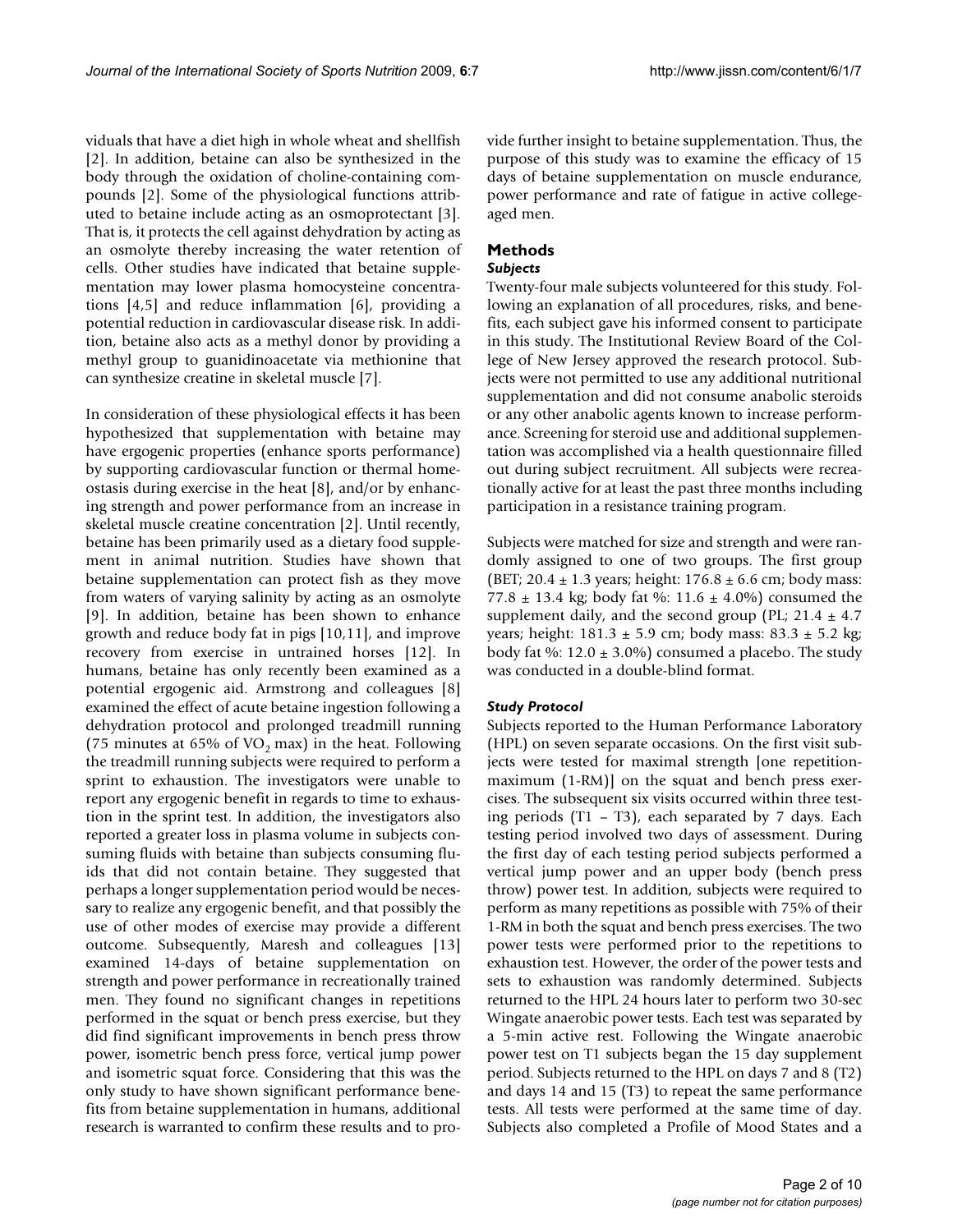Visual Analog Scale (VAS) for muscle soreness prior to the Wingate anaerobic power testing during each testing session. Figure 1 depicts the testing protocol.

# *Maximal Strength Testing*

The 1-RM tests were performed using methods previously described by Hoffman [14]. Each subject performed a warm-up set using a resistance that was approximately 40–60% of his perceived maximum, and then performed 3–4 subsequent trials to determine the 1-RM. A  $3 - 5$ minute rest period was provided between each trial. No bouncing was permitted for the bench press exercise, as this would have artificially boosted strength results. Bench press testing was performed in the standard supine position: the subject lowered an Olympic weightlifting bar to mid-chest level and then pressed the weight until his elbows were fully extended. The squat exercise required the subject to place an Olympic bar across the trapezius muscle at a self-selected location. Each subject descended to the parallel position which was attained when the greater trochanter of the femur reached the same level as the knee. The subject then ascended until full knee extension.

#### *Performance Measures: Repetitions to Exhaustion*

Subjects performed one set to exhaustion on both the bench press and squat exercises. The loading for each exercise was 75% of the subjects previously determined 1-RM. Subjects were permitted to warm-up prior to the set. Subjects were instructed to perform as many repetitions as possible using proper lifting technique. Repetitions not meeting the range of motion criteria (parallel position for the squat exercise, and bar touching chest followed by full extension of the elbows for the bench press exercise) were discarded. The total number of repetitions performed was recorded.

Power output during the squat and bench press exercises was measured for each repetition with a Tendo™ Power Output Unit (Tendo Sports Machines, Trencin, Slovak Republic). The Tendo™ unit consists of a transducer attached to the end of the barbell which measured linear



# **Figure 1 Schematic Diagram: Testing Protocol**.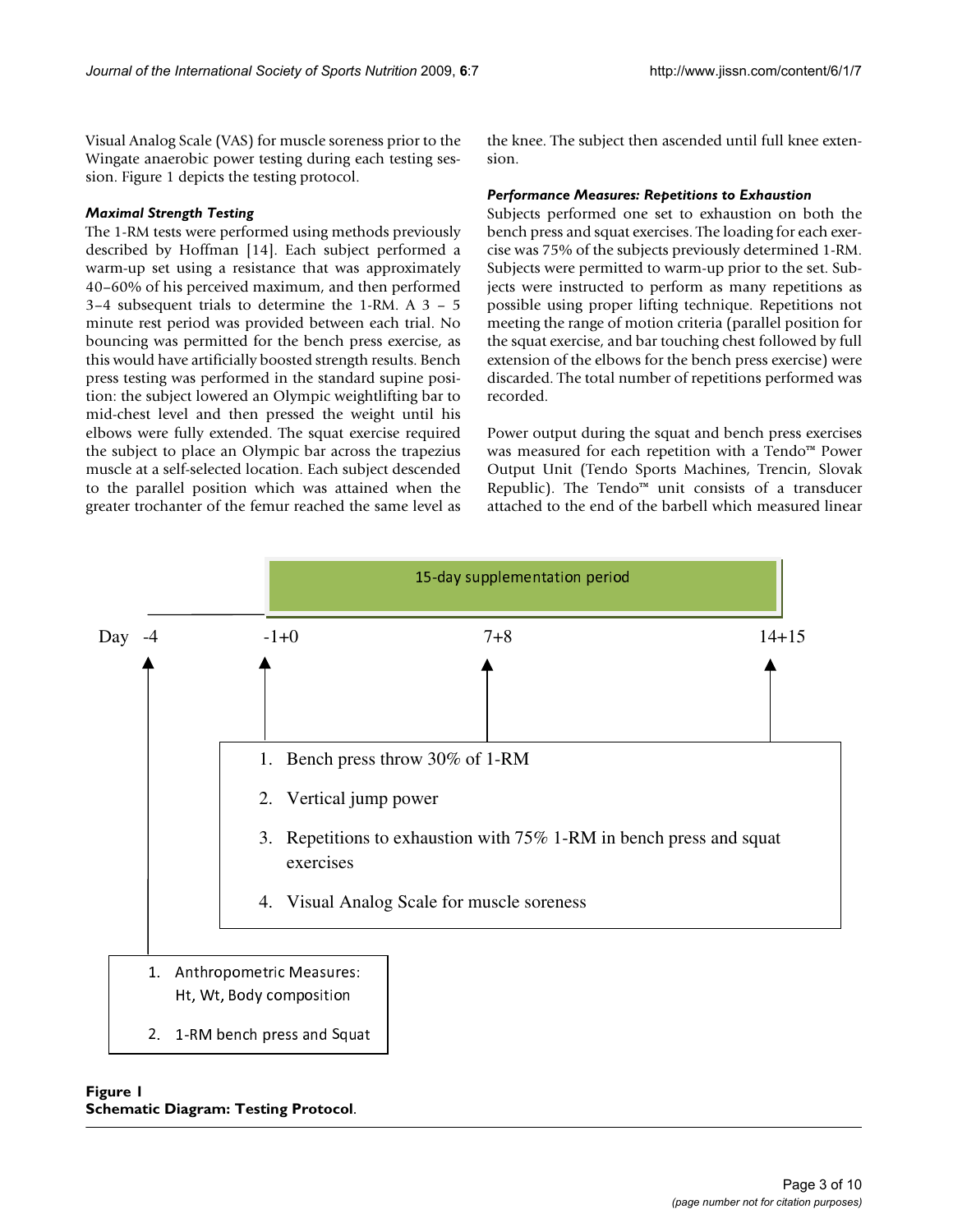displacement and time. Subsequently, bar velocity was calculated and power was determined. Both peak and mean power output were recorded for each repetition and used for subsequent analysis. To determine the quality of repetitions performed, the number of repetitions performed at 90% of peak and mean power was also calculated. Test-retest reliability for the Tendo unit in our laboratory has consistently shown *R* > 0.90.

# *Anaerobic Power Measures*

To quantify anaerobic power performance all subjects performed a Wingate anaerobic power test (Lode Excalibur, Groningen, The Netherlands). After a warm-up period of 5 min of pedaling at 60 rpm interspersed with an three allout sprints lasting 5 s, the subjects pedaled for 30 s at maximal speed against a constant force  $(1.2 \text{ Nm} \cdot \text{kg}^{-1})$ . Subjects then performed an active rest for 5-minutes (repeat warm-up period) and then performed a second Wingate test. Peak power, mean power, total work and rate of fatigue were determined. Peak power was defined as the highest mechanical power output elicited during the test and mean power was defined as the average mechanical power during each 30-s test.

To quantify vertical jump power subjects performed a 3 jump power test. Following a brief warm-up period that included pedaling on a cycle ergometer for 5 min at 60 rpm, subjects stood on a portable force plate (Advanced Medical Technology Inc., Watertown, MA). The subject's hands were placed on his waist at all times. Upon cue each subject performed 3 consecutive vertical jumps with a standardized countermovement. The subject was instructed to maximize the height of each jump while minimizing the contact time with the force plate between jumps. Computer analysis was used to calculate power output. The highest power outputs were recorded.

To quantify upper jump power subjects performed 3-repetitions with the bench press throw exercise. All bench press throws were performed on a Cormax bench throw device (Cormax Strength Power Systems; Valley City, ND) using 30% of the subject's previously measured 1-RM bench press. The Cormax bench press throw apparatus provides a hydraulic mechanism that can unload the eccentric phase of contraction. Subjects performed all repetitions with the eccentric phase unloaded. During the concentric phase subjects were instructed to press the weight as fast as possible and release the bar as they reached the end of the range of motion. Power output during the bench press throw was measured for each repetition with the Tendo™ Power Unit as described above. Both peak power and peak force outputs were calculated and the highest outputs were recorded.

# *Dietary Recall*

Three-day dietary records were completed during the week prior to the onset of the study. Subjects were instructed to record as accurately as possible everything they consumed during the day and between meal and late evening snacks. FoodWorks Dietary Analysis software (McGraw Hill, New York, NY) was used to analyze dietary recalls.

# *Questionnaires*

The profile of mood states (POMS) was administered on the second day of each testing session. All questionnaires were performed under controlled conditions (a quiet room alone with the investigator) and the same researcher performed all test administrations. The POMS consists of 65 words or phrases in a Likert format questionnaire which provides measures of specific mood states. It provides measures of tension, depression, anger, vigor, fatigue and confusion. McNair et al., [15] has reported internal consistency of measures ranging between 0.85 to 0.95 and test-retest reliability estimates ranging between 0.65 to 0.74. These lower coefficients of stability are thought to be indicative of transient and fluctuating characteristics of mood states. During all test administrations participants were asked to describe their feelings upon how they were feeling at that moment.

Subjects were also instructed to assess their soreness of the lower body on the second day of testing using a 10 cm visual analog scale (VAS). The VAS and POMS were assessed 15 minutes prior to performance on the Wingate test. Subjects were asked to assess how they feel at that time with words anchored at each end of the VAS that expresses the most positive (no soreness) and most negative (maximum soreness) rating.

# *Supplement Schedule*

Subjects consumed either the supplement (1.25 g of betaine mixed in 240 ml of a sport drink) or placebo (sports drink only) twice per day. The betaine for the supplement was extracted from sugar beet molasses. Both the supplement and placebo were identical in appearance and taste. Since the betaine was added to the sports drink, the seal on the lid of each sports drink for the placebo group was also cracked to provide the same appearance as the supplement drink. Subjects consumed the first drink either in the morning or 90 min prior to the testing session, and the second drink in the evening. All drinks were consumed in the HPL, except for weekends. Subjects, following Friday's consumption were given their supplement or placebo for the weekend. Supplementation continued for 15 days. The betaine supplement was obtained from Danisco USA, Inc (New Century, KS, USA).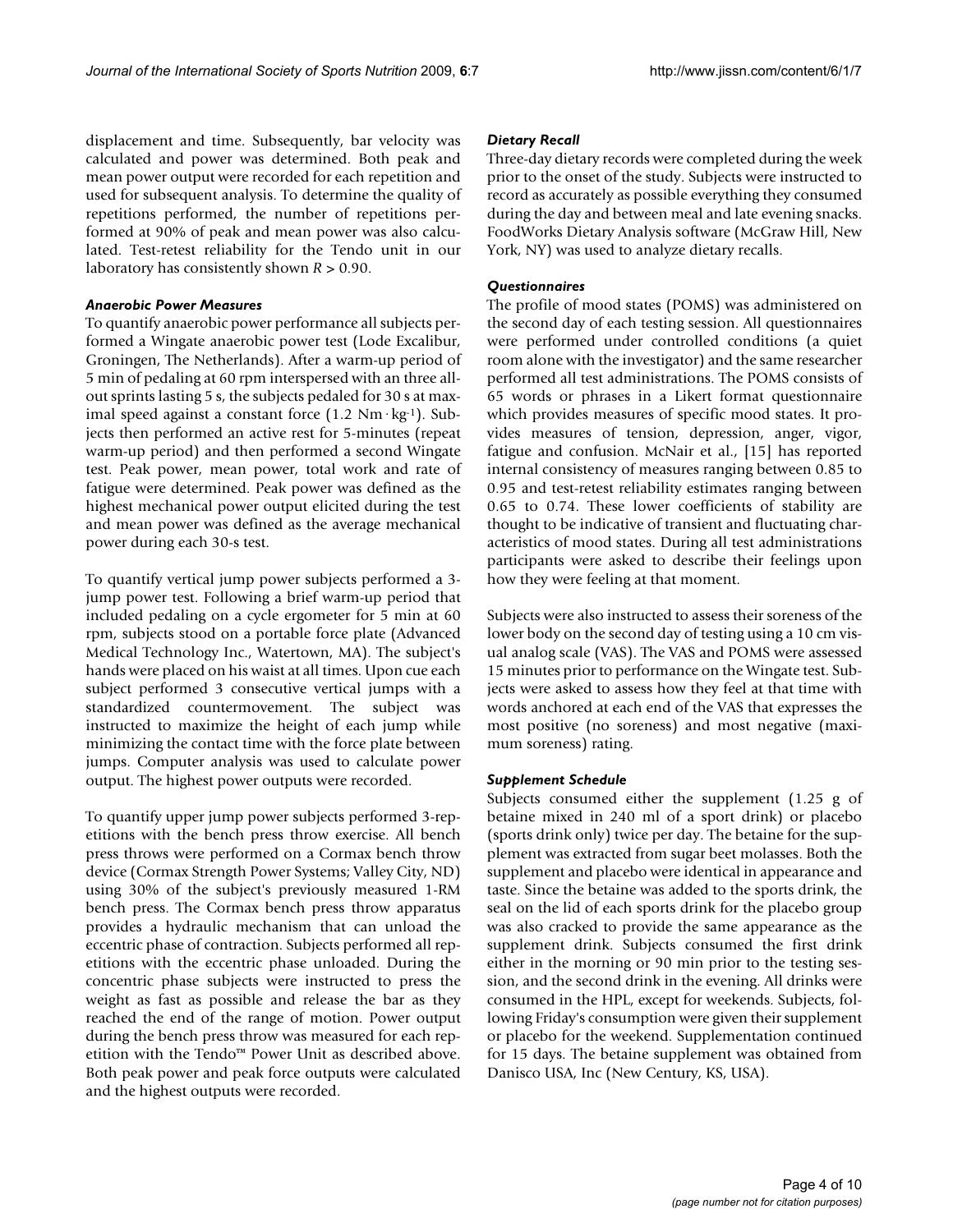#### *Statistical Analysis*

Statistical evaluation of performance changes was accomplished using  $2 \times 2$  (time  $\times$  group) analysis of variance. Statistical evaluation of dietary analysis was accomplished using unpaired t-tests. Significance was accepted at an alpha level of  $p \le 0.05$ . All data are reported as mean  $\pm$  SD.

# **Results**

Dietary recalls showed no difference between the groups in energy expenditure (2639  $\pm$  790 kcal), total protein  $(143.2 \pm 70.7 \text{ g})$ , total carbohydrates  $(316 \pm 109 \text{ g})$  and total fat  $(94.2 \pm 41.7 \text{ g})$ . The macronutrient composition of the diet for all subjects was  $21.0 \pm 6.7\%$  protein, 46.6  $\pm$ 8.8% carbohydrate and  $29.9 \pm 7.1$ % fat.

No significant differences were seen at T2 or T3 in the total repetitions performed to exhaustion between BET and PL in the bench press exercise (see Figure 2). In addition, no differences between the groups were seen in the number of repetitions performed at 90% of both peak and mean power at those time points (see Figure 3a and 3b, respectively). The number of repetitions performed in the squat exercise at T2 for BET was significantly greater ( $p < 0.05$ ) than that seen for PL (see Figure 4). Although BET appeared to perform more repetitions at T3 than PL, these differences were not statistically different ( $p = 0.06$ ). The number of repetitions performed at 90% or greater of peak power in the squat exercise was significantly greater for BET at both T2 and T3 than PL (see Figure 5a), while the number of repetitions performed at 90% or greater of mean power was significant greater for BET than PL at T3 only (Figure 5b).

Table 1 provides the power performance data for the Wingate anaerobic power test, and the vertical jump and bench press throw assessments. Results for the two Wingate trials per testing session were averaged. No significant differences between the groups were seen in peak power, mean power, rate of fatigue and total work. In addition, no significant differences between the groups were seen in either vertical jump power or power performance in the bench press throw at any time point.

Comparisons between groups in the average profile of mood states scores and soreness ratings can be observed in Table 2. No significant differences were seen between the groups at any time point for any of the mood states. No differences between the groups were seen in soreness ratings as well.

#### **Discussion**

The results of this study indicates that two weeks of betaine ingestion can significantly improve muscle endurance in a lower body workout by increasing the number



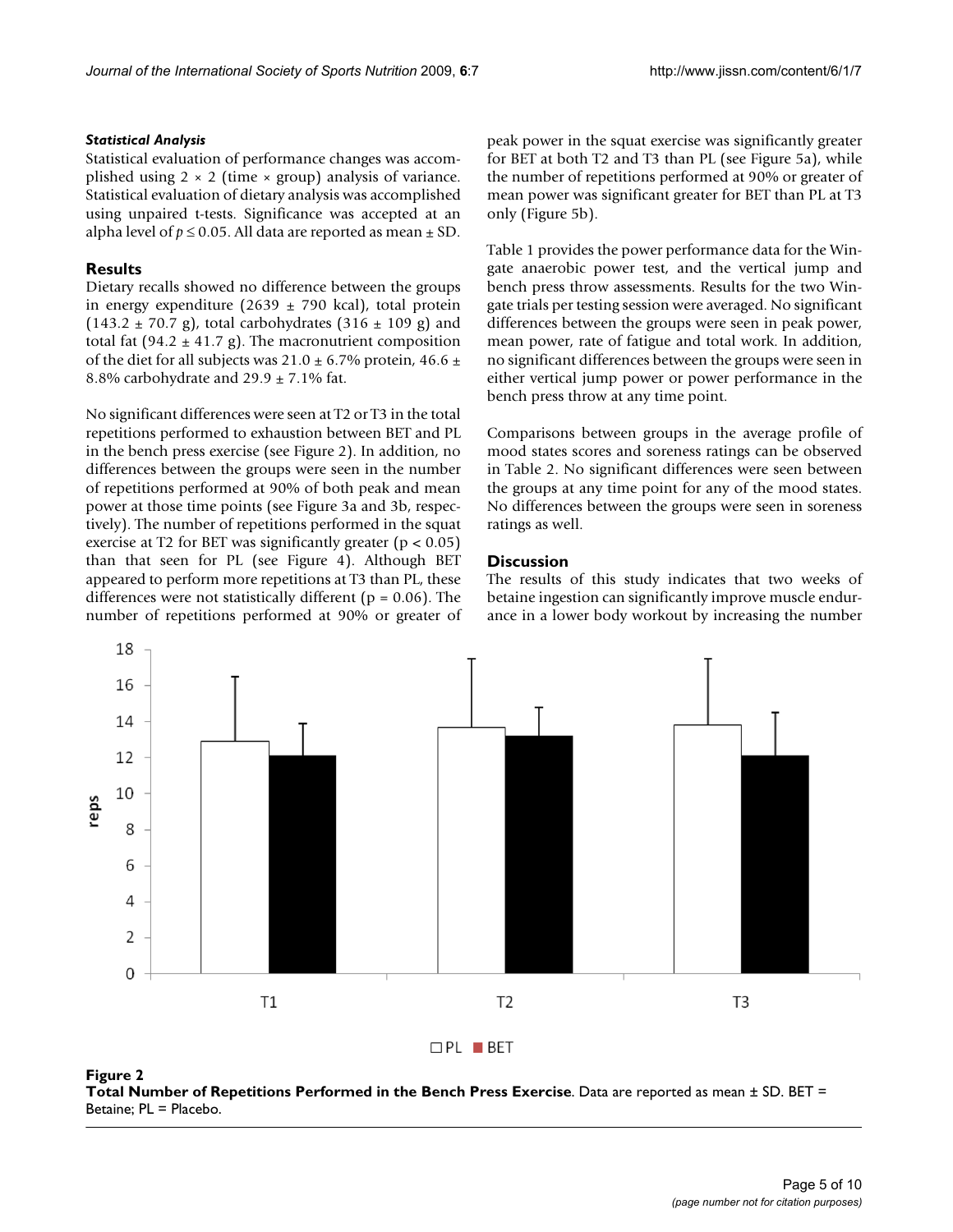





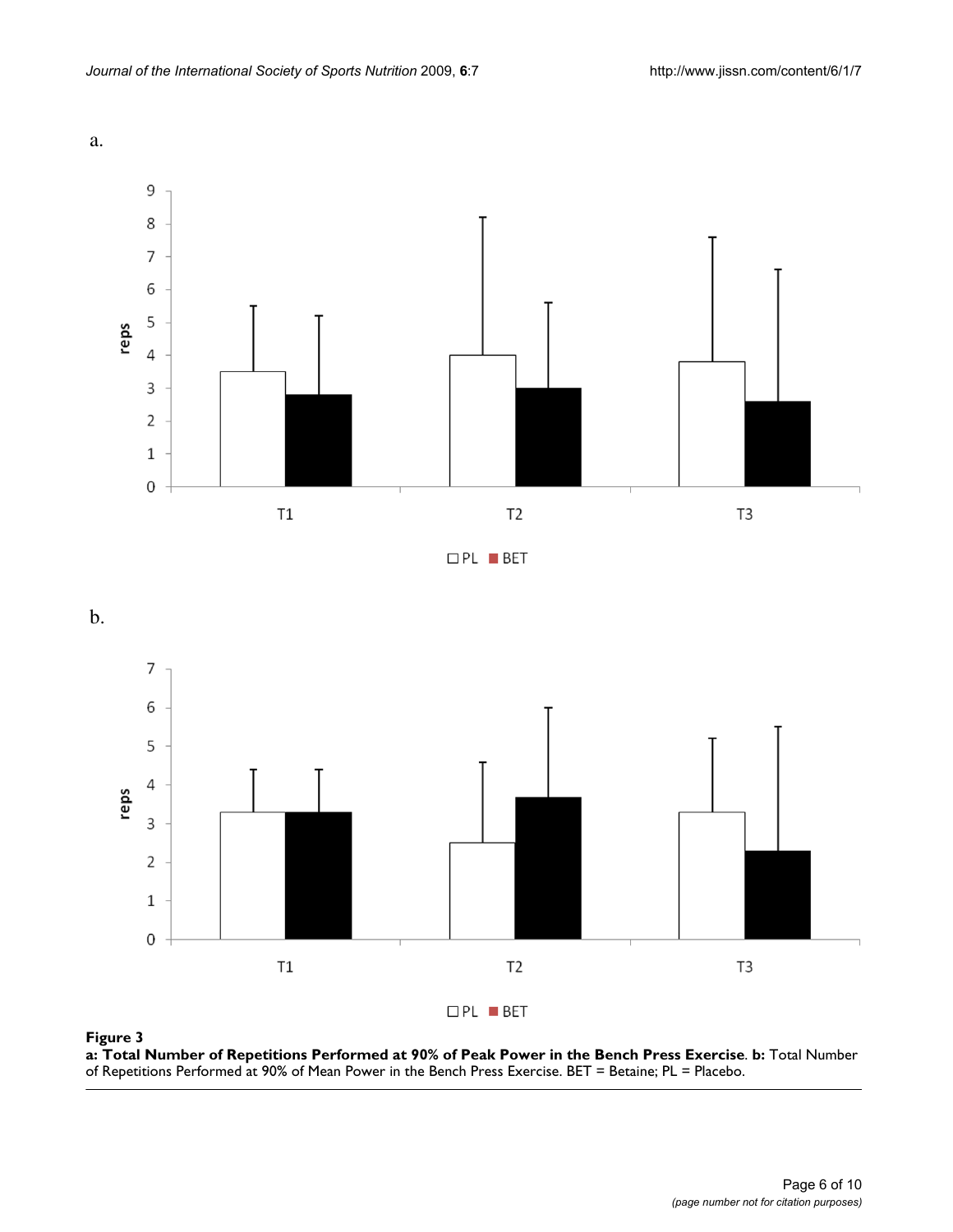

**Total Number of Repetitions Performed in the Squat Exercise**. Data are reported as mean ± SD. .\* = Significantly different ( $p < 0.05$ ) between BET and PL. BET = Betaine; PL = Placebo.

of repetitions performed in the squat exercise, as well as improve the quality of the workout by improving the number of repetitions performed at 90% of the subject's maximal mean and peak power outputs. These improvements appear to occur within one week of supplementation. This effect was not seen in the upper body measure or in other measures of anaerobic power (Wingate test, vertical jump test or bench press throw).

The results of this study do not support the improved power performance reported by Maresh and colleagues [13]. In addition, the greater number of repetitions performed for the squat exercise in this study also contrasts with the results of that study. The differences between these studies are not clear. Considering that both studies used recreationally trained individuals, it is possible that variability in resistance training experience and jump performance ability seen in this type of subject populations [14], contributed to these differing yet positive results.

The mechanism that is likely contributing to the improved muscle endurance seen in this study is probably related to an increase in muscle creatine concentrations.

However, this is only speculative since muscle creatine concentrations were not measured in this study. Other studies have reported that betaine supplementation can increase muscle creatine concentrations, albeit in chickens [16]. No studies are known that have examined changes in muscle creatine concentrations in humans supplementing with betaine. The donation of methyl groups from betaine is thought to occur via a series of enzymatic reactions in the mitochondria of liver and kidney cells [17]. Betaine donates a methyl group to homocysteine to form methionine. This transfer is controlled by the enzyme betaine homocysteine methyl transferase that results in betaine being converted to dimethylglycine. Methionine is converted to S-adenosylmethionine (SAM) which acts as a methyl donor contributing to the synthesis of creatine, as well as number of other proteins [2]. Dietary betaine has been shown to increase serum methionine, transmethylation rate and methionine oxidation in healthy men [\[18](#page-9-0)], and animals injected with betaine have shown a dose response increase in red blood cell SAM [19]. However, the relationship of betaine ingestion and muscle creatine synthesis in humans has not been established.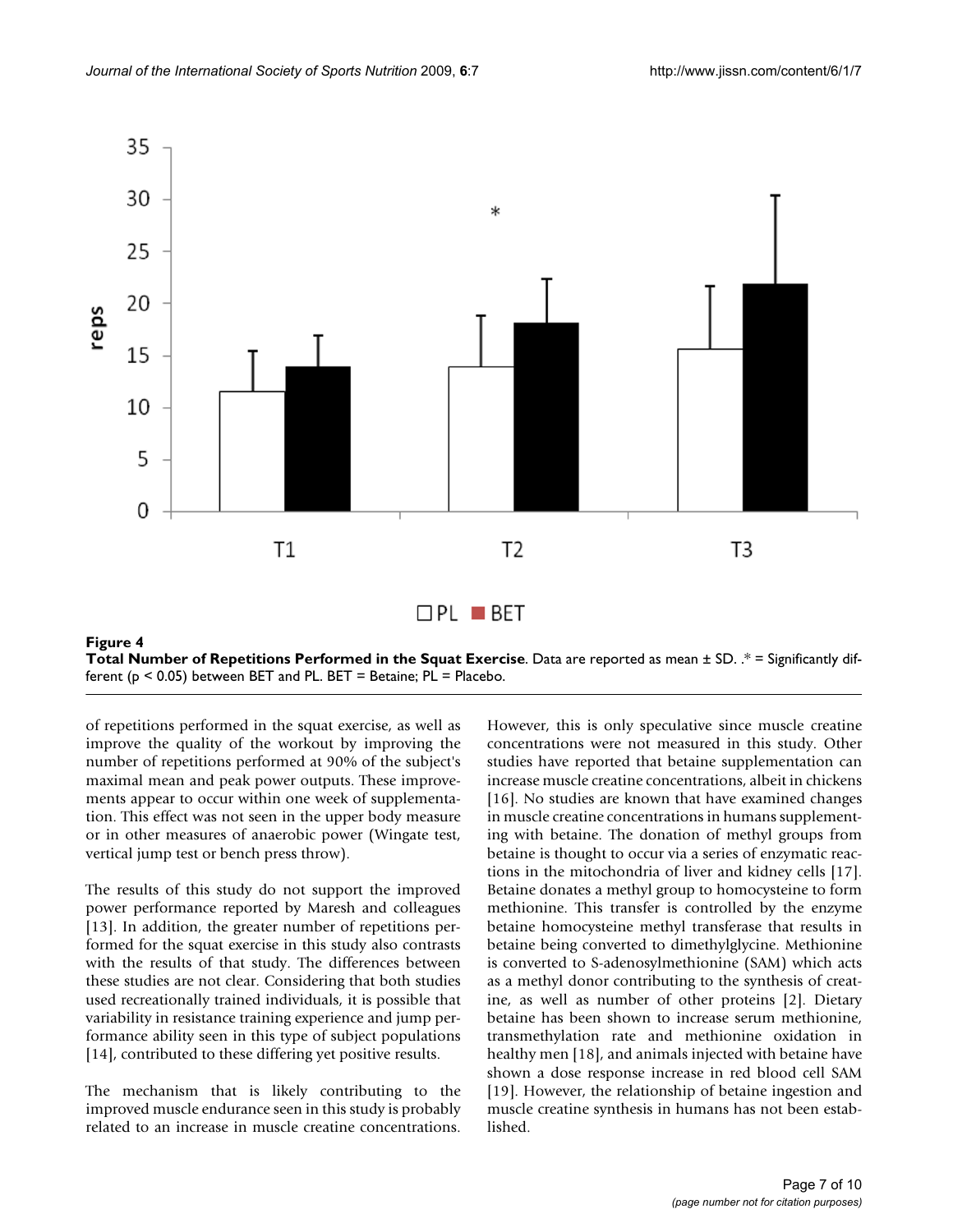





# a: Total Number of Repetitions Performed at **Figure 5** 90% of Peak Power in the Squat Exercise

**a: Total Number of Repetitions Performed at 90% of Peak Power in the Squat Exercise**. **b:** Total Number of Repetitions Performed at 90% of Mean Power in the Squat Exercise. \* = Significantly different (p < 0.05) between BET and PL. Data are reported as mean  $\pm$  SD. BET = Betaine; PL = Placebo.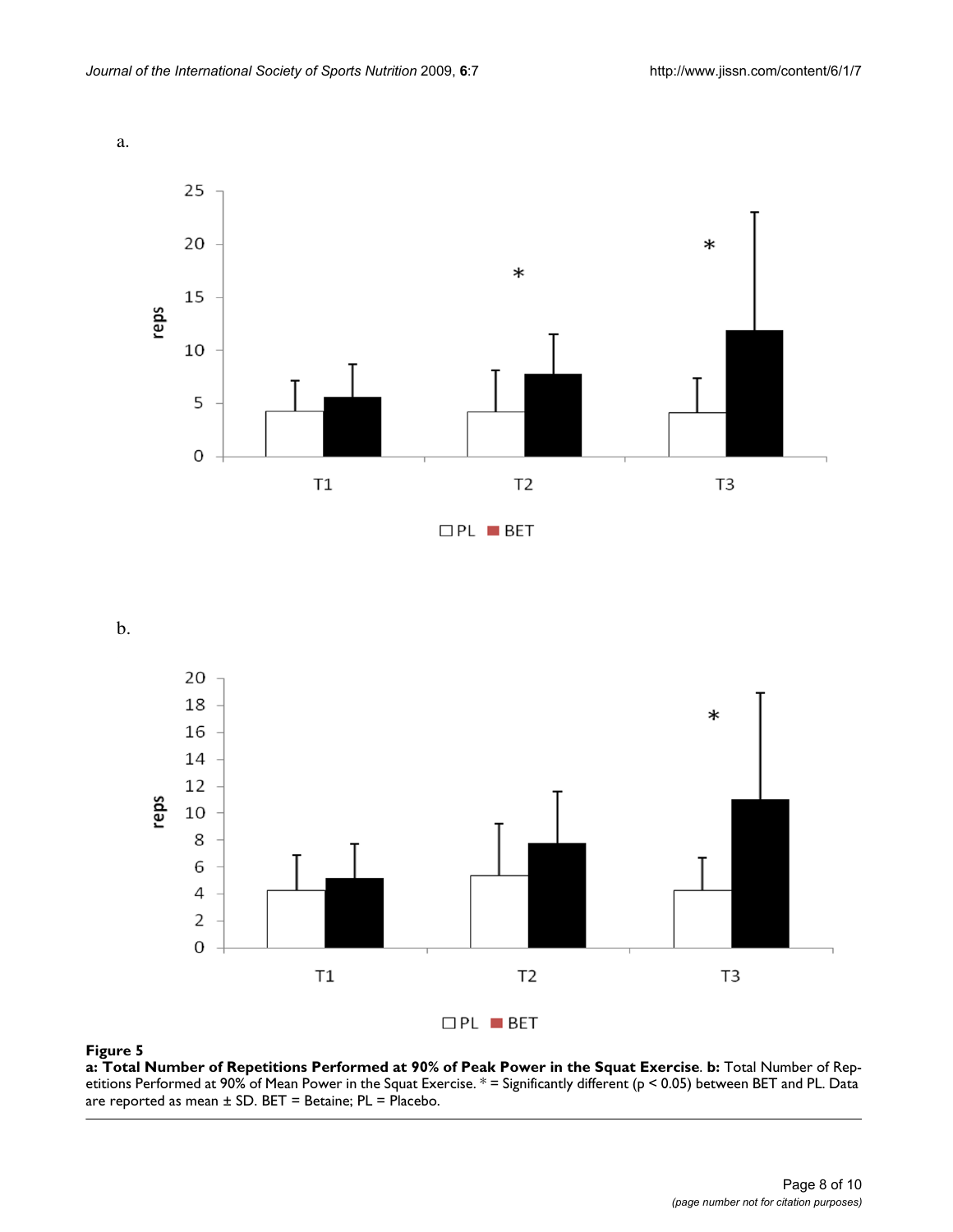|                                         | Group      | ΤI                | T <sub>2</sub>    | T3                |
|-----------------------------------------|------------|-------------------|-------------------|-------------------|
| <b>WAnT Peak Power (W)</b>              | <b>PL</b>  | $1001 \pm 107$    | $1038 \pm 128$    | $1034 \pm 116$    |
|                                         | <b>BET</b> | $957 \pm 184$     | $980 \pm 161$     | $958 \pm 170$     |
| <b>WAnT Mean Power (W)</b>              | <b>PL</b>  | $609 \pm 42$      | $608 \pm 38$      | $620 \pm 32$      |
|                                         | <b>BET</b> | $592 \pm 61$      | $589 \pm 41$      | $593 \pm 59$      |
| <b>WAnT Rate of Fatigue (w·sec-1)</b>   | <b>PL</b>  | $23.2 \pm 4.8$    | $24.6 \pm 6.0$    | $23.9 \pm 5.7$    |
|                                         | <b>BET</b> | $23.9 \pm 7.9$    | $24.0 \pm 7.2$    | $24.5 \pm 8.1$    |
| <b>WAnT Total Work (I)</b>              | <b>PL</b>  | $18270 \pm 1266$  | $18245 \pm 1152$  | $18605 \pm 964$   |
|                                         | <b>BET</b> | 17776 + 1822      | $17680 + 1231$    | $17675 + 1771$    |
| Vertical Jump Power (W)                 | <b>PL</b>  | $4695 \pm 754$    | $4617 \pm 524$    | $4666 \pm 994$    |
|                                         | <b>BET</b> | $4487 \pm 1061$   | $4662 \pm 1606$   | $4635 \pm 1493$   |
| <b>Bench Press Throw Peak Power (W)</b> | <b>PL</b>  | $514.6 \pm 80.8$  | $531.5 \pm 77.3$  | $528.4 \pm 82.5$  |
|                                         | <b>BET</b> | $547.5 \pm 160.2$ | $541.7 \pm 156.0$ | $537.0 \pm 162.5$ |
| <b>Bench Press Throw Mean Power (W)</b> | <b>PL</b>  | $317.8 \pm 50.4$  | $318.3 + 47.9$    | $316.7 \pm 49.4$  |
|                                         | <b>BET</b> | $331.9 \pm 101.2$ | $332.3 \pm 99.9$  | $328.5 \pm 02.3$  |

**Table 1: Wingate Anaerobic Power Test, Vertical Jump and Bench Press Throw Power Performance**

All data are reported as Mean ± SD. WAnT = Wingate Anaerobic Power test; PL = Placebo; BET = Betaine

The improved muscle endurance and the greater quality of repetitions (as reflected by a significantly greater number of repetitions performed at 90% of subject's 1-RM) in the squat exercise seen in subjects supplementing with betaine is consistent with benefits typically seen in subjects ingesting creatine [20,21]. Interestingly, significant improvements were realized even after 7-days of supplementation, similar to what one may expect following a loading dose of creatine [22]. However, these ergogenic effects were only seen in the squat exercise and not the bench press exercise. It is possible that the larger muscle mass exercise may have been affected to a greater extent from betaine supplementation than the smaller upper body musculature, or that the experience level of these subjects may have been more focused on upper body training than lower body squat exercises. Previous studies from our laboratory have indicated that performance gains in the squat exercise are often greater in magnitude than that seen in the bench press exercise [23,24]. This has

| Table 2: Profile of Mood States and Soreness Ratings |  |  |  |
|------------------------------------------------------|--|--|--|
|------------------------------------------------------|--|--|--|

been suggested to be related to the commonality of the bench press exercise in the initial training program of both competitive and recreational athletes, and the inconsistent use of the squat exercise or poor technique (e.g. lowering to parallel position) used in that exercise during training sessions.

The inability to see improvements in power performance from two weeks of betaine supplementation contrasts with results reported by Maresh and colleagues [13]. However, improvements in power performance are often dependent upon these exercises being part of the subjects training program. Similar to previous research examining creatine supplementation, if the specific exercises used to assess power improvements are not part of the subjects training program the ability to see performance improvements may be compromised [20]. This appears to have occurred in this study in that the power exercises were only performed during the testing sessions. Although sub-

|                         | Group      | ΤI              | T <sub>2</sub>  | T <sub>3</sub>  |
|-------------------------|------------|-----------------|-----------------|-----------------|
| <b>Tension</b>          | <b>PL</b>  | $39.7 \pm 7.4$  | $38.8 \pm 2.1$  | $36.3 \pm 2.3$  |
|                         | <b>BET</b> | $42.5 \pm 4.8$  | $39.6 \pm 5.6$  | $38.2 \pm 6.8$  |
| <b>Depression</b>       | <b>PL</b>  | $37.9 \pm 2.1$  | $37.8 \pm 2.1$  | $37.1 \pm 1.0$  |
|                         | <b>BET</b> | $37.9 \pm 1.6$  | $37.5 \pm 1.2$  | $37.7 \pm 2.2$  |
| Anger                   | <b>PL</b>  | $38.3 \pm 1.8$  | $37.8 \pm 2.9$  | $38.2 \pm 2.1$  |
|                         | <b>BET</b> | $38.8 \pm 3.1$  | $39.5 \pm 3.9$  | $39.8 \pm 5.5$  |
| Vigor                   | <b>PL</b>  | $44.3 \pm 11.6$ | $44.2 \pm 11.9$ | $40.4 \pm 10.8$ |
|                         | <b>BET</b> | $46.3 \pm 6.4$  | $39.4 \pm 10.4$ | $37.9 \pm 10.1$ |
| <b>Fatigue</b>          | <b>PL</b>  | $41.2 \pm 5.5$  | $39.3 \pm 3.9$  | $30.6 \pm 7.0$  |
|                         | <b>BET</b> | $42.5 \pm 6.5$  | $40.4 \pm 6.3$  | $41.5 \pm 4.2$  |
| Confusion               | <b>PL</b>  | $36.0 \pm 3.6$  | $33.8 \pm 3.6$  | $31.7 \pm 2.0$  |
|                         | <b>BET</b> | $35.6 \pm 4.5$  | $35.7 \pm 7.2$  | $32.3 \pm 2.2$  |
| <b>Soreness Ratings</b> | <b>PL</b>  | $3.9 \pm 2.5$   | $4.3 \pm 2.2$   | $3.6 \pm 2.1$   |
|                         | <b>BET</b> | $3.7 \pm 2.7$   | $2.9 \pm 2.2$   | $5.2 \pm 2.3$   |

All data are reported as Mean ± SD. PL = Placebo; BET = Betaine